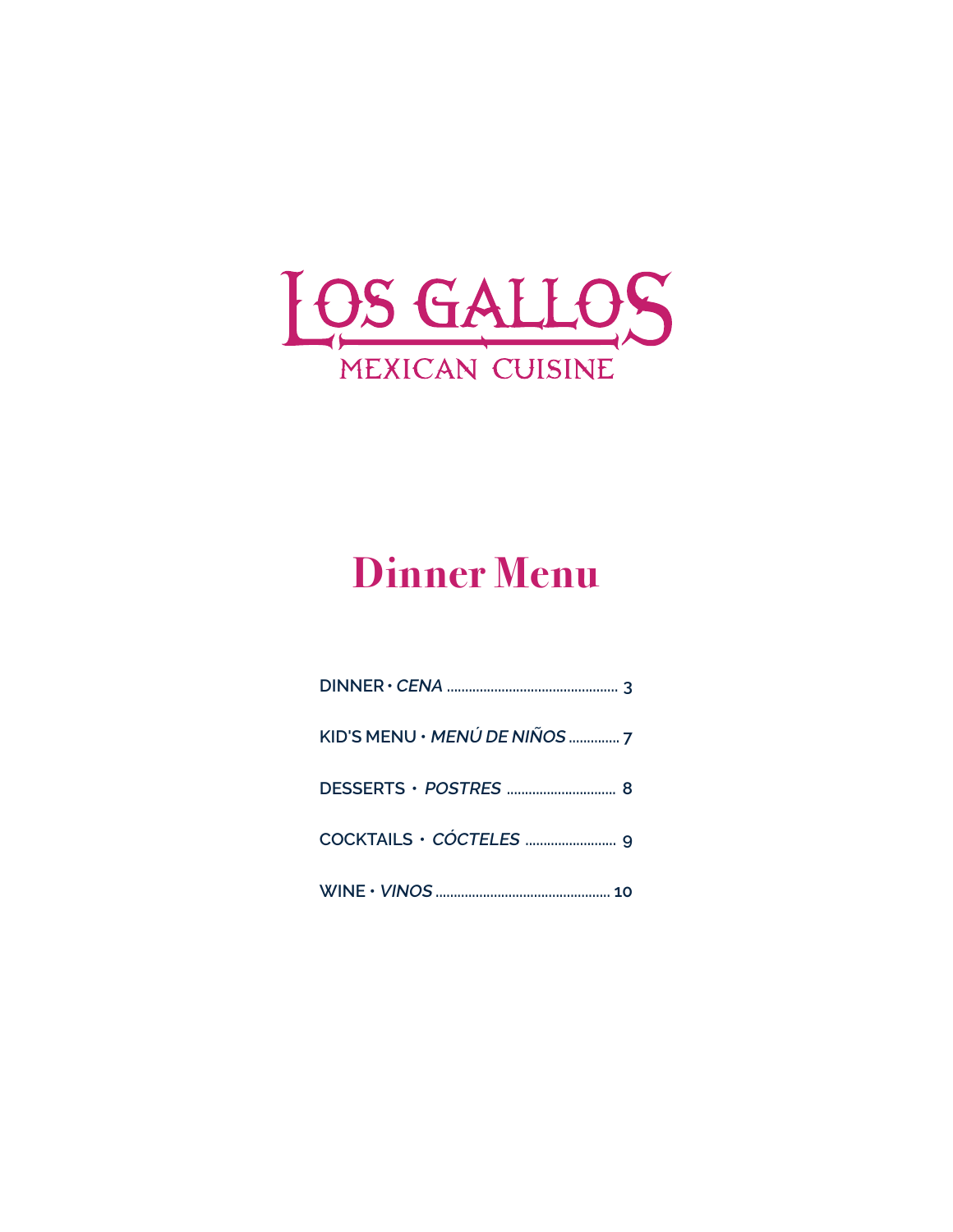Turn Up The Volume

| For 2 people • Para 2 personas |  |
|--------------------------------|--|
|                                |  |
|                                |  |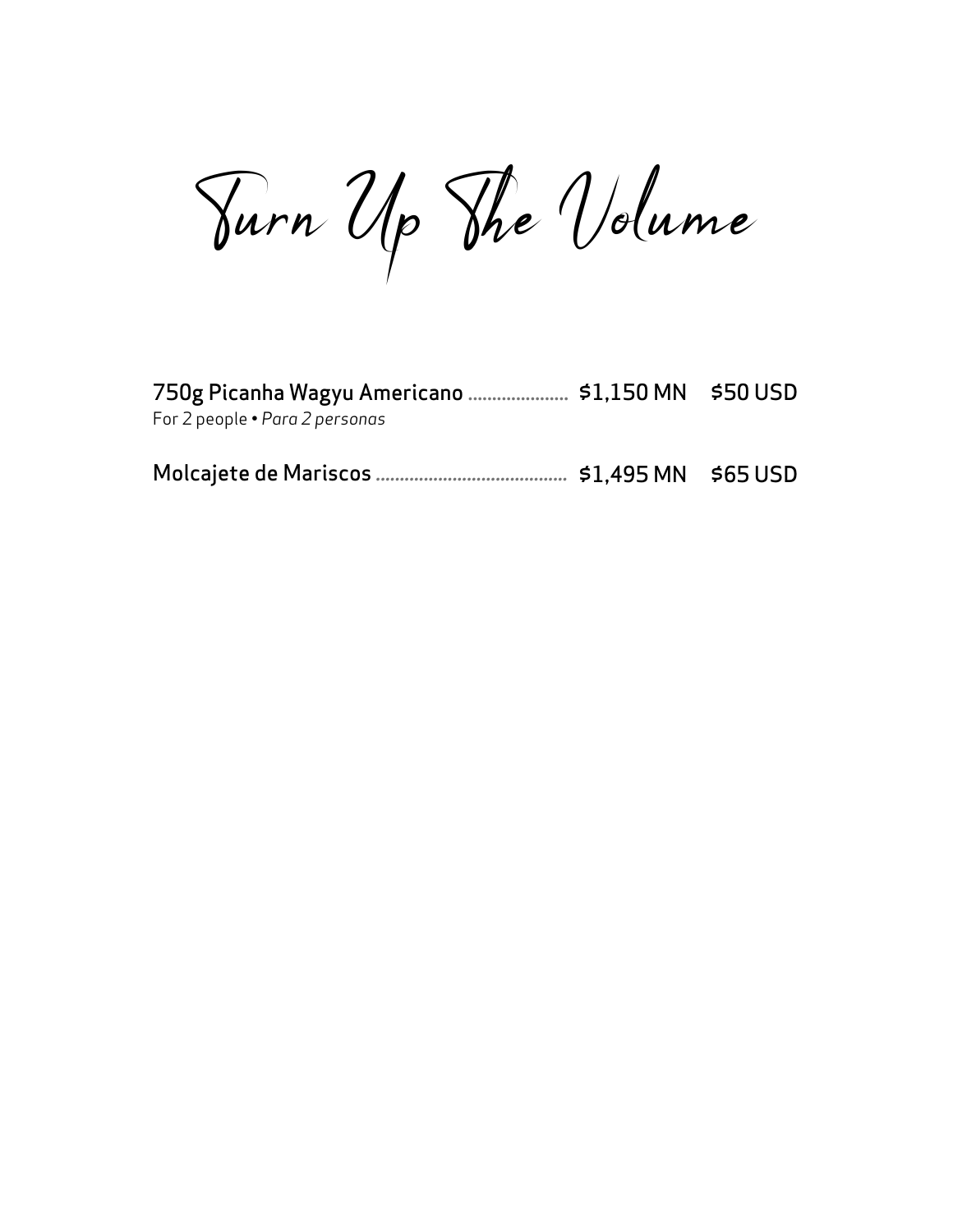# A little something to munch on Algo para picar...

 Enjoy an array of traditional appetizers hailing all the way from the northern regions of Mexico to the south. This is the beginning of a culinary journey through the time-honored recipes of Mexican cuisine

Disfruta de una amplia selección de entrantes, cuya variedad pertenece a regiones del norte al sur del país. Este es el inicio de un viaje culinario a través de la cocina ancestral mexicana

#### GUACAMOLE ARTESANAL

Fresh mint scented guacamole, chili, green tomato and grasshoppers Guacamole aromatizado con hierbabuena, chile piquín, tomate y chapulín

#### CEVICHE DEL MAR DE CORTEZ TATEMADO

Chili crust catch of the day, avocado, tomatoes, coriander and grilled onions, sprinkle with chili oil and lime

Pesca del día en costra de chiles, aguacate, tomates, cilantro, cebollas tatemadas en aceite de chile de árbol y limón

#### LA COLORADITA

Beet and ricotta cheese salad topped with crispy corn BEnsalada de remolacha y requesón con crujiente de maíz



These items are cooked to order and may be served raw or undercooked. Consuming raw or undercooked meats, poultry, seafood, shellfish or eggs may increase your risk of foodborne illness. Please notify our restaurant manager about any health condition or allergy of concern.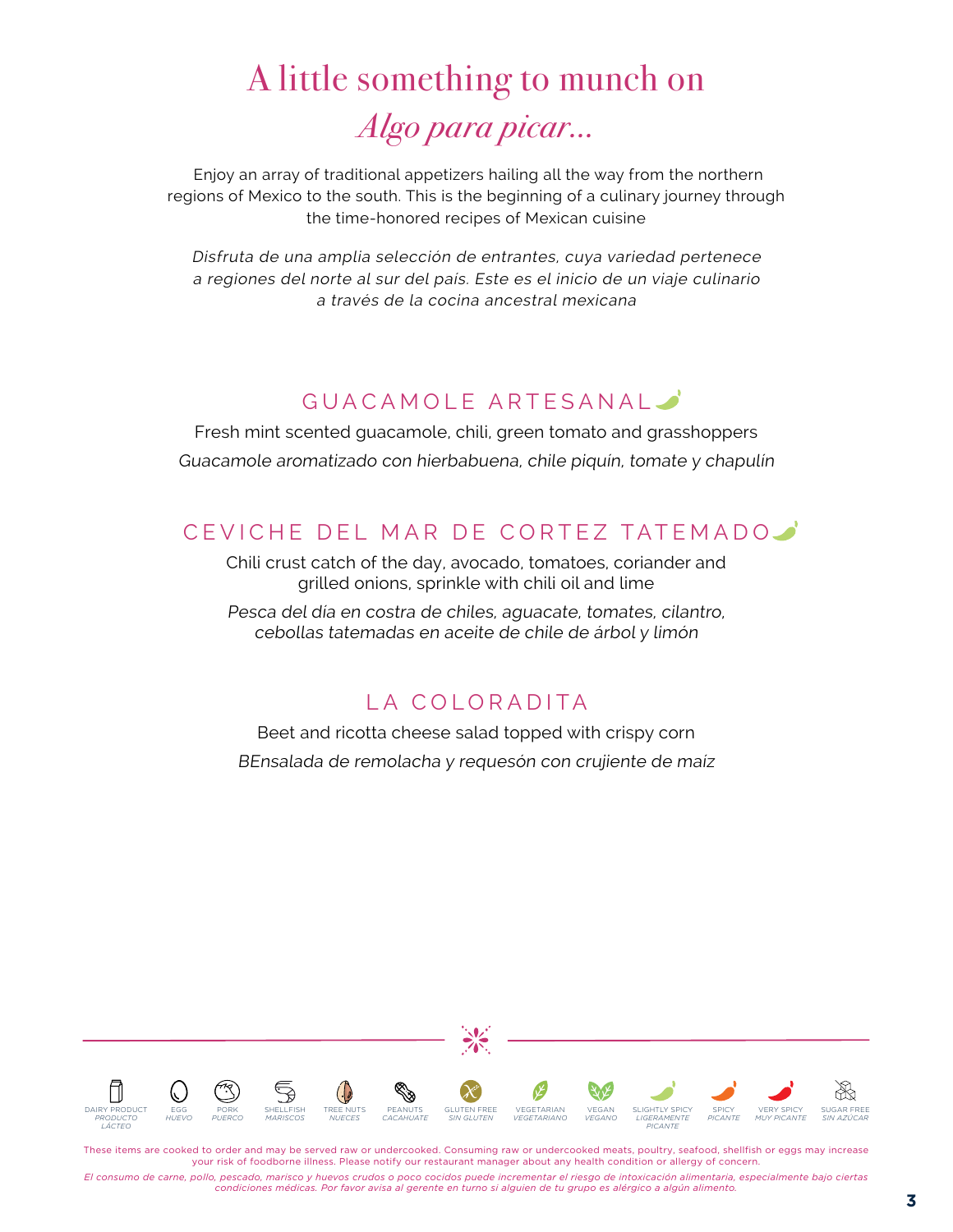# And now something a bit warmer Y ahora algo calientito

#### CRUJIENTE DE COTIJA

Pulled beef with blue corn, sweet peas and crispy cheese Carne mechada de res con maíz azul, chícharos y queso crujiente

#### FRITOS DE CHIAPAS

Deep fried plantain stuffed with fresh spicy cheese and cumin sauce Plátano macho frito relleno de queso fresco picante con salsa de comino

# Traditional Mexican Broths Caldos Tradicionales de México

From the wooden fire ovens of Mexican grandmothers, we offer homemade soups full of flavor and tradition

Desde los hornos de leña las abuelas mexicanas, es ofrecemos recetas caseras de sopas y cremas lenas de sabor y tradición

### CREMA POBLANA

Cream of flame-roasted pepper with mezcal and crispy pork sausage Cremosa de chile poblano flameado con mezcal y crujiente de longaniza

#### SOPA AZTECAM<sub>2</sub>

Smoky roasted tomato soup with fried tortilla and sour cream Sopa ahumada de tomates asados y tortilla frita servida con crema agria



These items are cooked to order and may be served raw or undercooked. Consuming raw or undercooked meats, poultry, seafood, shellfish or eggs may increase your risk of foodborne illness. Please notify our restaurant manager about any health condition or allergy of concern.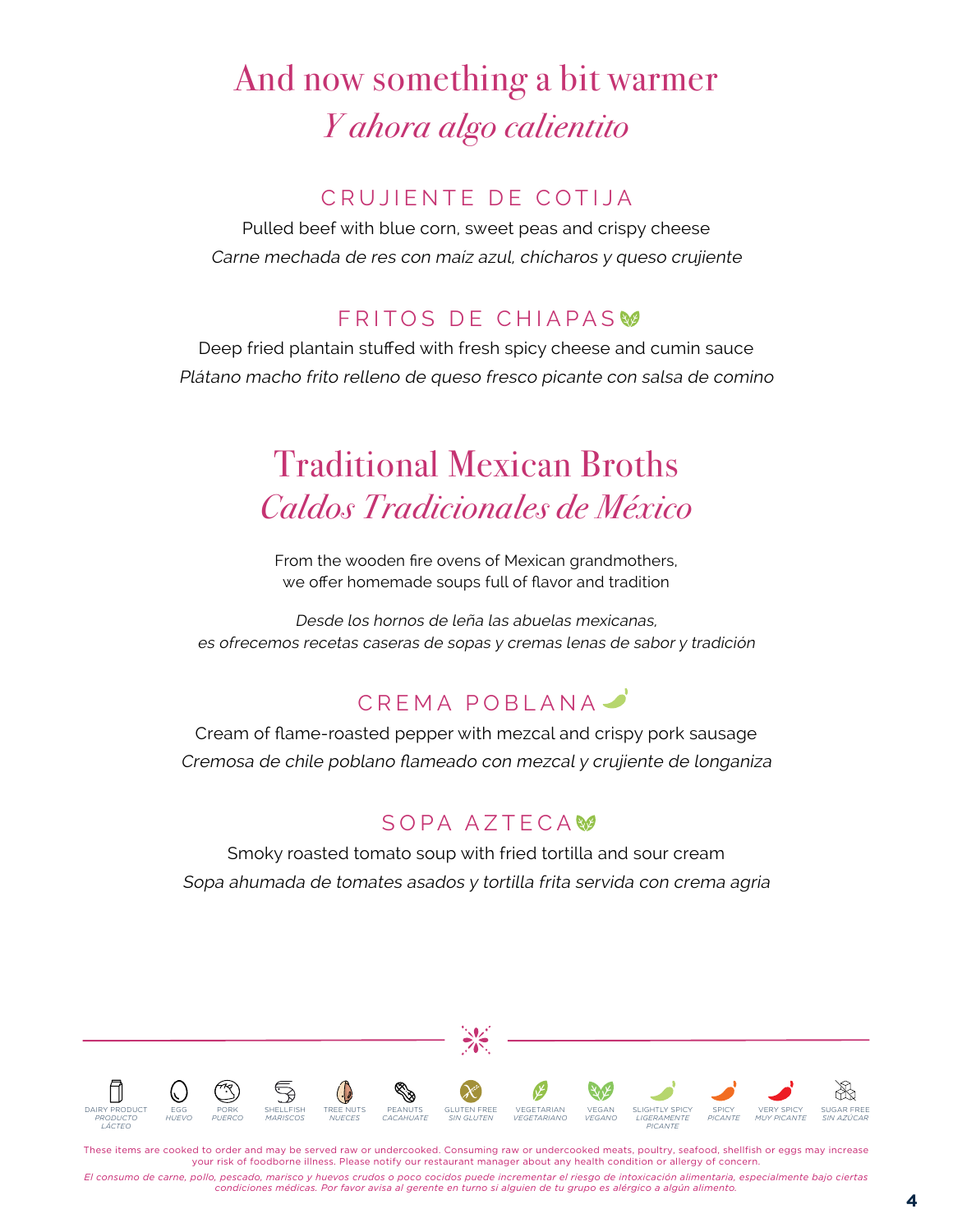# A little something to munch on La Cocina de Siempre, la Cocina del Pueblo

We offer the most representative Mexican Cuisine, people's day-to-day kitchen

Les ofrecemos los platillos más representativos de la gastronomía mexicana, la cocina del pueblo, del día a día

#### POZOLE ROJO DE CERDO

Accompanied with lettuce, onion, serrano pepper, radish, avocado and lime Acompañado de lechuga, cebolla, chile serrano, rábano, aguacate y limón

#### BARBACOA DE BORREGO

Served with onion, coriander, rice and black beans Servida con cebolla, cilantro, arroz y frijoles negros

#### ENCHILADAS VERDES

Stuffed with cheese, served with lettuce, tomato, avocado, sour cream and cotija cheese, covered with green sauce Bañadas en salsa de tomate verde, rellenas de queso y servidas con lechuga, tomate, aguacate, crema agria y queso Cotija

#### ENMOLADAS DE POLLO

Stuffed with chicken and covered with "mole negro" sauce, served with onion, sesame seeds and cheese Relleno de pollo y cubierto con salsa de mole negro, servido con cebolla, semillas de sésamo y queso



These items are cooked to order and may be served raw or undercooked. Consuming raw or undercooked meats, poultry, seafood, shellfish or eggs may increase your risk of foodborne illness. Please notify our restaurant manager about any health condition or allergy of concern.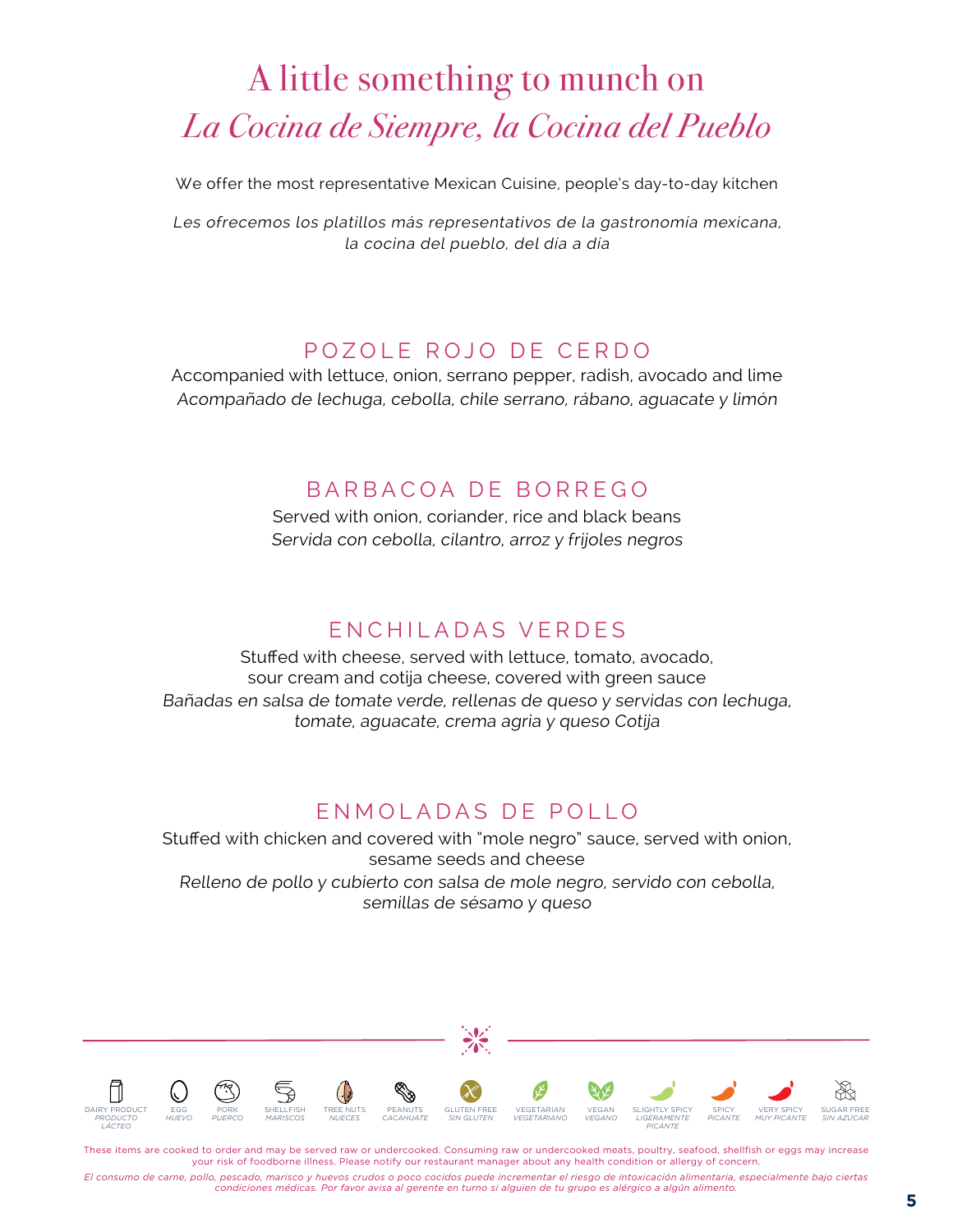#### TOSTADA DE RES

Served with beans, lettuce, avocado sauce, sour cream, tomato, onion and grated carrot Servidas con frijoles, lechuga, salsa de aguacate, crema agria, tomate, cebolla y zanahoria rallada

#### GORDITAS DE REQUESÓN

Stuffed with curd cheese, lettuce, tomato, red onion, cheese, and sour cream Rellenas de requesón, lechuga, tomate, cebolla morada, queso y crema agria

#### FLAUTAS DE POLLO

Served with lettuce, sour cream, Cotija cheese, tomato, avocado, grated carrot, accompanied with chicken broth Servidas con lechuga, crema ácida, queso Cotija, tomate, aguacate, zanahoria rallada y acompañada de consomé de pollo

#### TACOS DE PESCADO ESTILO ENSENADA

Fried fish tacos accompanied with cabbage and carrot slaw, avocado sauce and chipotle dressing Tacos de pescado frito, acompañado de ensalada de col y zanahoria, salsa de aguacate y aderezo de chipotle



These items are cooked to order and may be served raw or undercooked. Consuming raw or undercooked meats, poultry, seafood, shellfish or eggs may increase your risk of foodborne illness. Please notify our restaurant manager about any health condition or allergy of concern.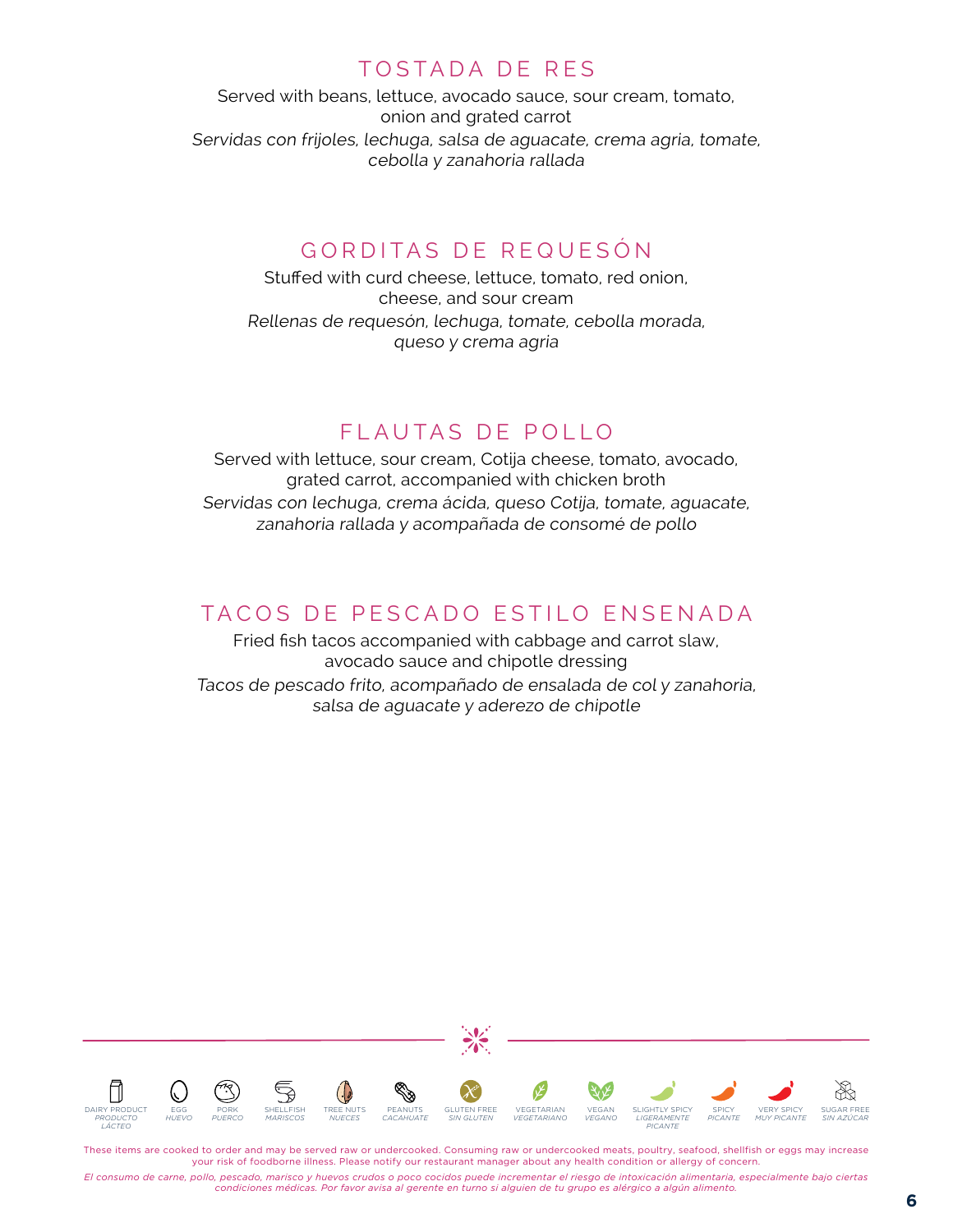# From our Chef 's Kitchen De la cocina de nuestro Chef

Inspired by the ancient flavors of Mexican gastronony, our chef fused traditional ingredients with modern techniques to create these singular dishes

Esta selección de platillos ha sido creada a partir de la interpretación de la gastronomía mexicana basándose en sabores prehispánicos y la fusión de técnicas modernas

#### ¡OH MOLE MÍO!

Free-range chicken served with red, black and poblano chile mole sauce Pollo de corral con moles; coloradito, chichilo negro y poblano

#### DEL MAR A LA MESA

Catch of the day in Castacán crust with chile pasilla, lentils hummus, pumpkin seeds and corn Pesca del día en costra de Castacán, chile pasilla con hummus de lenteja, pepita de calabaza y elote

#### CAMARONES CHAMUCO

Tiger prawns sautéed with mezcal and Yucatán spiced pasted Camarones tigre salteados, flameados con mezcal y recado blanco

#### ¡LA BESTIA!

Slow-cooked pork knuckle served with potatoes, carrots and pumpkin Chamorro de cerdo ahogado en adobo de chile pasilla, papa, zanahoria y calabaza

#### BRISKET AHUMADO

Slow-cooker beef brisket cooked, served with mashed cauliflower, caramelized carrot and demi of chiles Pecho de res ahumado a baja temperatura, acompañado de puré de coliflor, zanahoria caramelizada y demi de chiles



These items are cooked to order and may be served raw or undercooked. Consuming raw or undercooked meats, poultry, seafood, shellfish or eggs may increase your risk of foodborne illness. Please notify our restaurant manager about any health condition or allergy of concern.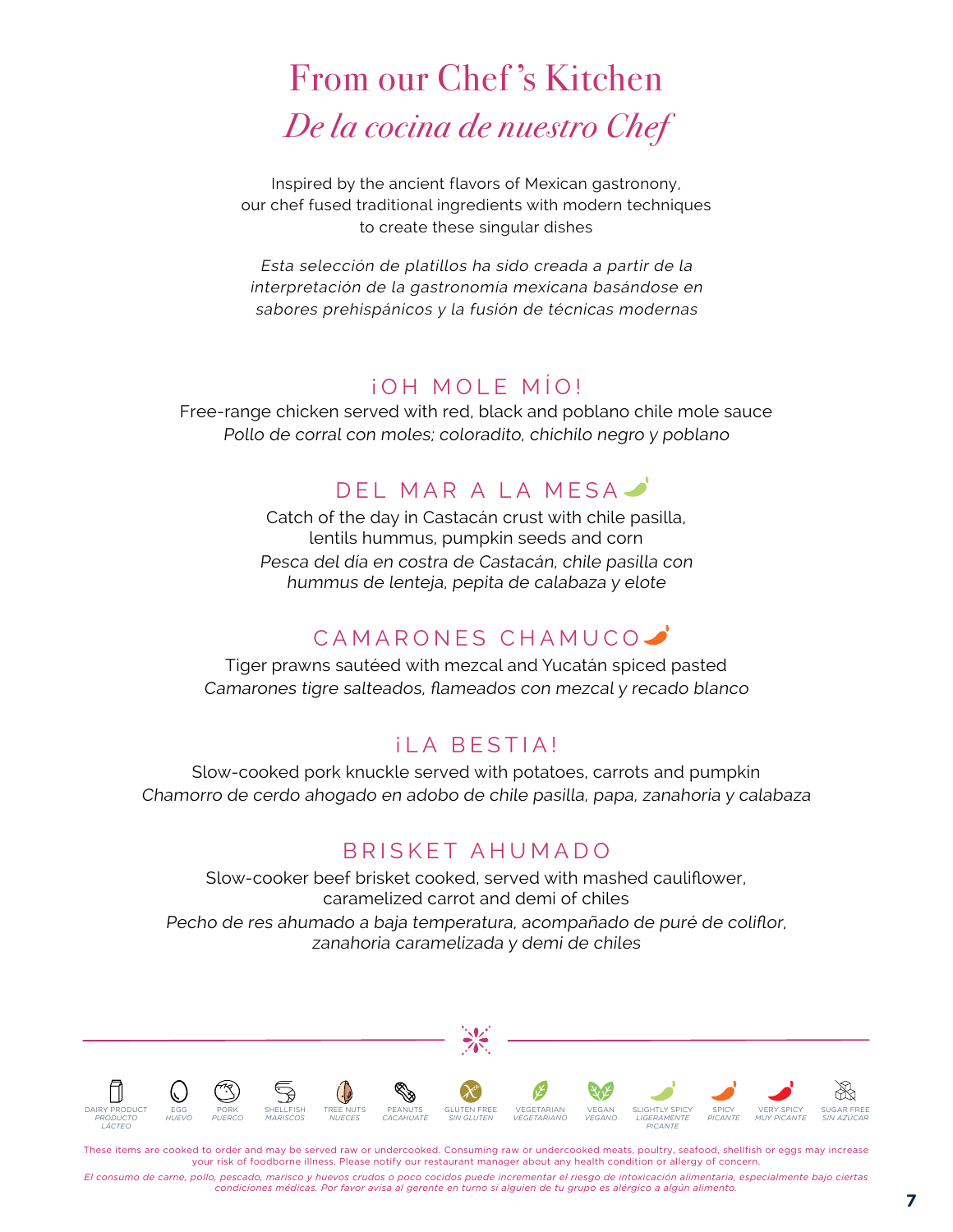## Kid's Menu Menú de Niños

#### BABY FOOD

For our smallest Rockers we have Heinz baby food of various flavors available Para nuestros Rockers más pequeños tenemos disponibles papillas Heinz de varios sabores

#### JR. ROCKERS HOMEMADE SOUPS SOPAS CASERAS

Chicken and vegetables  $\cdot$  Broccoli and asparagus cream $\bigcap$   $\mathcal O$ Pollo y verduras • Crema de brócoli y espárragos

#### CARBS • CARBOHIDRATOS

Spaghetti with tomato sauce or butter  $\cdot$  Mac & cheese  $\bigcap_{n=1}^{\infty}$ Espagueti con mantequilla o tomate • Macarrones con queso

#### PROTEINS • PROTEÍNAS

Chicken nuggets and French fries  $\cdot$  Nuggets de pollo con papas fritas  $\bigcirc$ Fish fingers and grilled sweet corn  $\cdot$  Palitos de pescado con elote asado  $\bigcirc$ Corn or wheat quesadillas  $\cdot$  Quesadillas con tortilla de maíz o trigo  $\bigcap$ McRock burger and onion rings • Hamburguesa McRock con aros de cebolla Shrimp stir-fry with sweet & sour sauce  $\cdot$  Camarones salteados con salsa agridulce  $\mathbb{S}_{\mathbb{R}}$ Grilled beef steak and mashed potatoes • Filete de res a la parrilla con puré de papa

#### SPECIALTY CUISINE E SPECIALIDAD DE LA COCINA

Every restaurant has a kid's specialty, ask the Chef and he will surprise you! ¡Todos los restaurantes tienen una especialidad para niños, pregúntale al Chef y él te sorprenderá!

#### SWEET ENDINGS! • ¡DULCE FINAL!

Do not forget your favorite ice cream with lots of toppings No te olvides de tu helado favorito lleno de toppings



These items are cooked to order and may be served raw or undercooked. Consuming raw or undercooked meats, poultry, seafood, shellfish or eggs may increase your risk of foodborne illness. Please notify our restaurant manager about any health condition or allergy of concern.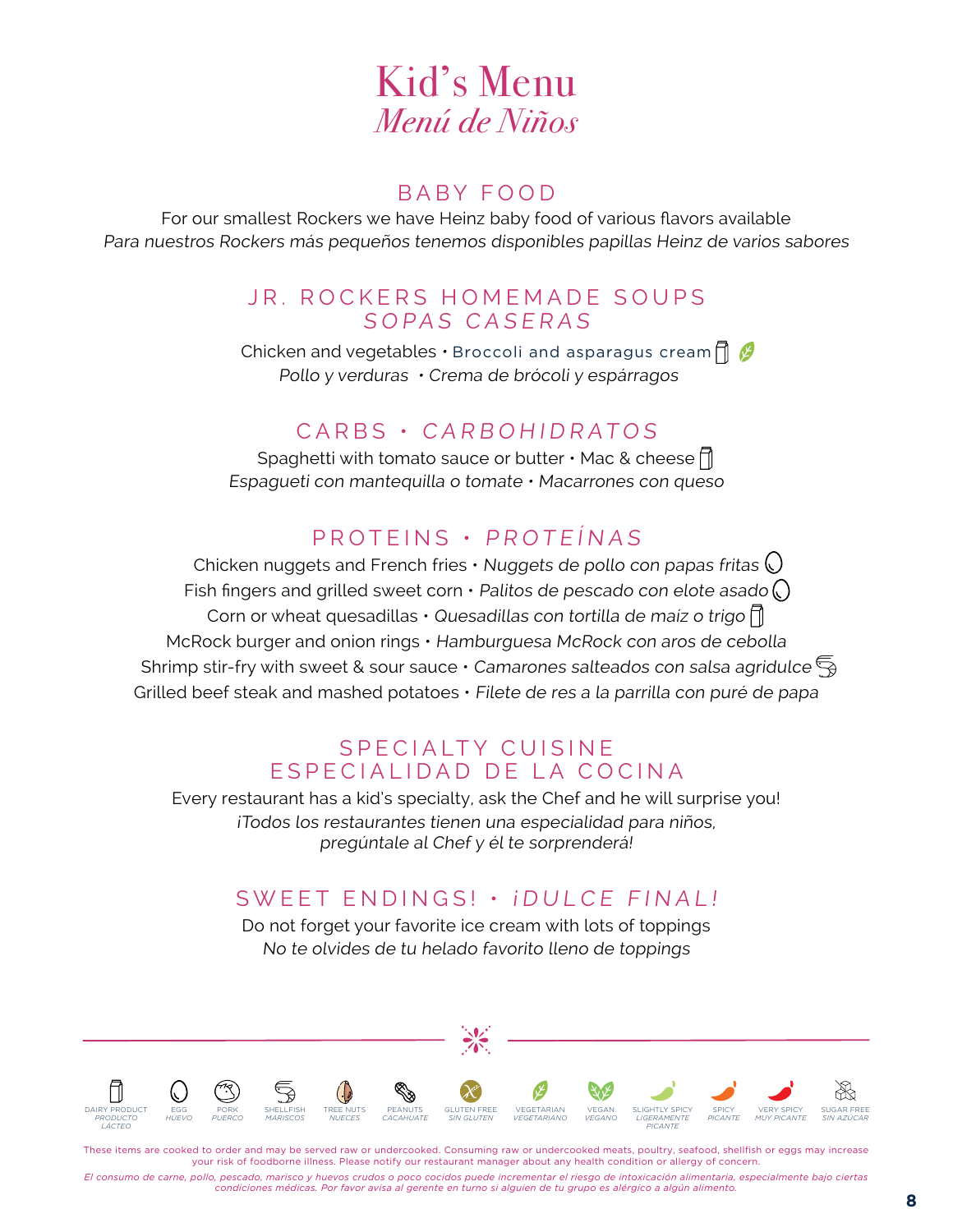# Our Happy Ending! ¡Nuestro Final Felíz!

A sweet treat is the best way to cap off a savory meal. Made with local ingredients, our desserts pay respect to the long and delicious history of chocolate

No hay cena que se aprecie sin un dulce final. Elaborados con ingredientes autóctonos, nuestra oferta de postres representa la importancia que merece el origen del chocolate

#### CHURROS QUETZALCOATL

Traditional deep-fried "churros"sprinkled with sugar and cinammon, served with dulce de leche, goat's milk and traditional mexican hot chocolate from Chiapas

Tradicionales churros fritos espolvoreados con azúcar y canela, servidos con cajeta y chocolate caliente de Chiapas

#### SWEET CORN & PAPANTLA VANILLA

Sweet corn sponge cake, vanilla cream, agave nectar and caramelized popcorn ice cream

Bizcocho tierno de maíz, crema de vainilla, miel de agave y helado de palomitas caramelizadas

#### MEXICALI CAKE

Mexicali ricotta cheesecake and creamy guava sauce Tarta de queso crema y requesón de Mexicali con cremoso de guayaba

#### 3 VÍRGENES

Artisan chocolate with plum "Mole" covered in Damiana's liqueur Chocolate fondant artesanal con Mole de ciruela y bañado en licor de Damiana



These items are cooked to order and may be served raw or undercooked. Consuming raw or undercooked meats, poultry, seafood, shellfish or eggs may increase your risk of foodborne illness. Please notify our restaurant manager about any health condition or allergy of concern.